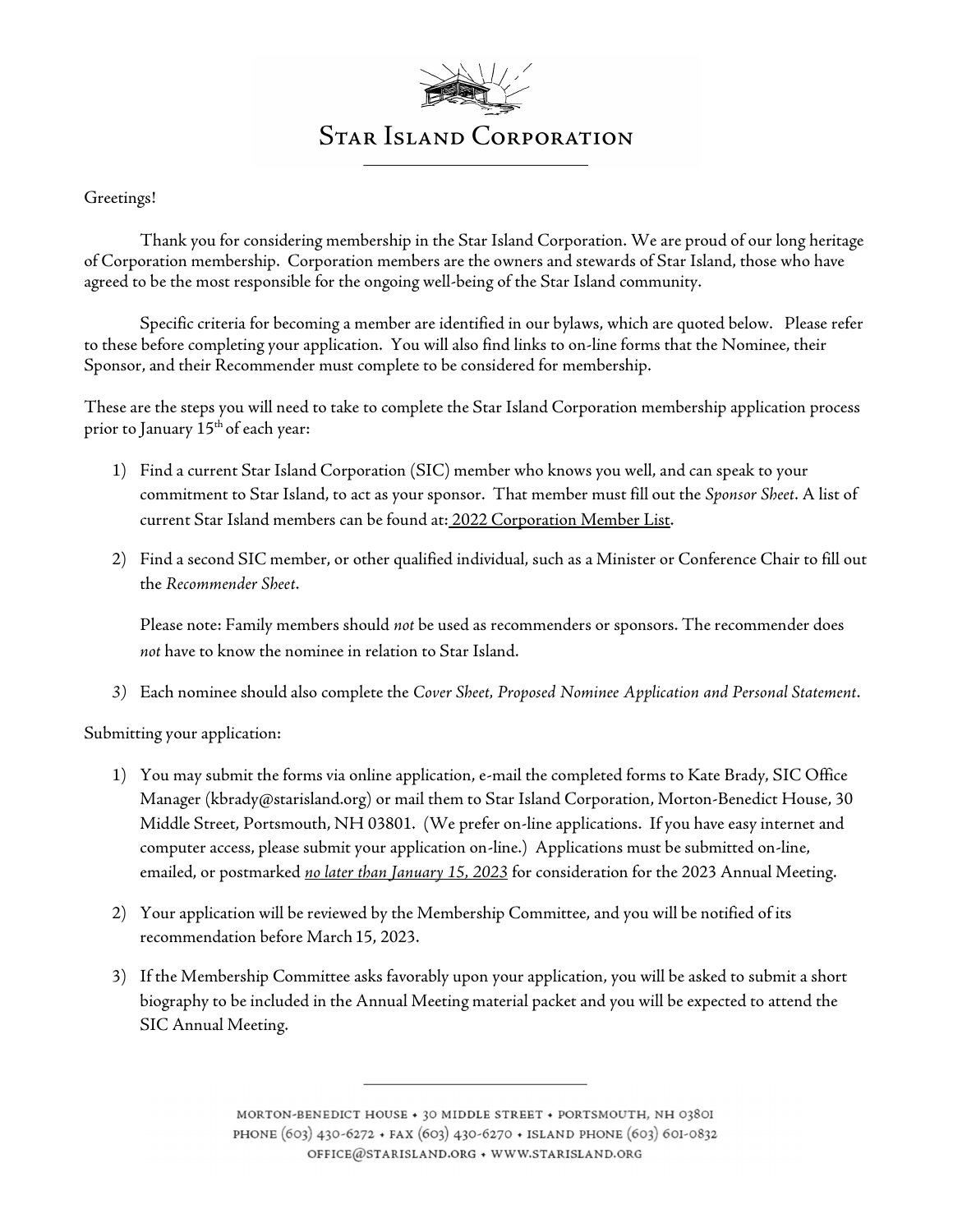

Membership in the Star Island Corporation A Message from the Board of Directors from the Bylaws of the Corporation:

Membership in the Star Island Corporation is a public and deliberate demonstration of an individual's commitment and affinity for Star Island and what it represents. Membership is a responsibility and a declaration of stewardship and should not be undertaken lightly. As a Corporation, we have the following formal definitions of membership conditions.

Corporation members contribute their time, talents and treasure to the Star Island Corporation. The purpose of the Corporation itself "shall be to hold and administer Star Island, one of the Isles of Shoals off Portsmouth, New Hampshire, and such other property as the corporation may acquire, for religious, educational and kindred purposes." (Article 1 Section 1 SIC's Bylaws)

"Any member may propose to the membership committee the nomination of a person or persons, the election of whom to membership would in the opinion of such a proposing member result in the addition of a member who would during her/his membership advance and promote the carrying out of the purposes of the corporation. The procedures for the application, nomination and election of new members of the corporation shall be established, and revised from time to time, by the Board of Directors, upon the recommendation of the Membership Committee." (Article 2 Section 3 SIC's Bylaws)

Corporation members make many different types of contributions to the Star Island experience, including, but not limited to attending the SIC Annual Meeting and other meetings, serving on committees and actively participating by live attendance or other communication means, participating in work parties or other volunteer efforts, and by attending conferences.

Corporation members or family giving units support Star Island financially by contributing each year. No specific amount is suggested and gifts of any size will be welcomed and appreciated. Specific amounts will not be disclosed, however, names of donors may be included in broad categories of giving. By participating as they are able and in giving financially, Corporation members set an example for all Shoalers.

The current SIC Bylaws limit Corporation membership to 500. (Article 2 Section 1 of SIC's Bylaws)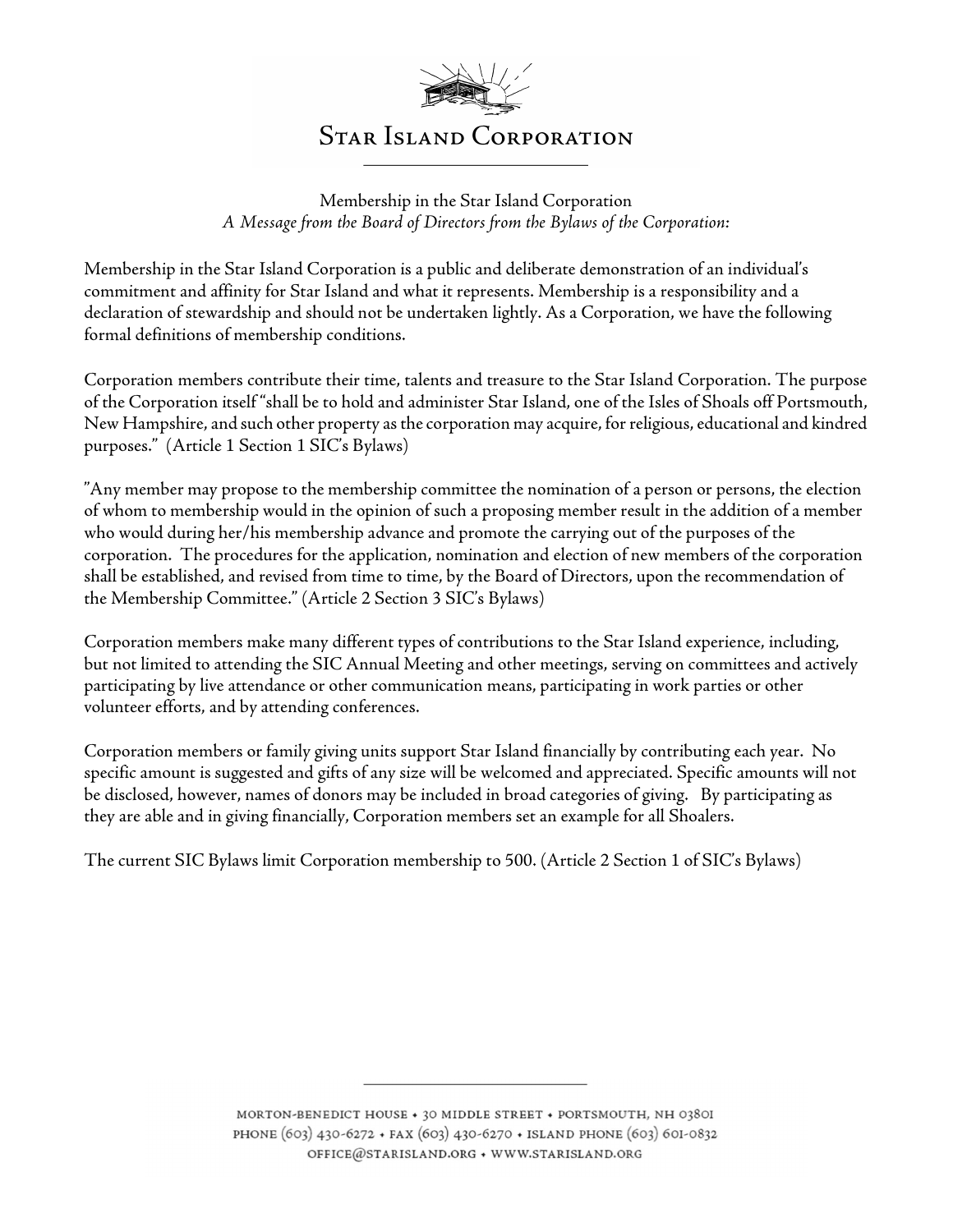

Relevant Criteria for Corporation Membership~

Becoming a Member of the Star Island Corporation Criteria and Process from the Bylaws of the Corporation:

It is important to show how the person nominated for membership has worked to the benefit of Star Island and can be expected to continue to do so. In its effort to assess the potential of nominees to successfully fulfill the role of Corporation member, as described above, the Board has approved criteria to guide the Membership Committee in screening proposals.

The criteria considered when evaluating a person for membership include the following:

•Activities on behalf of the Corporation. Examples include, but are not restricted to, participation in work weekends, committee work, serving as solicitor and conference liaison for the annual appeal.

•An indication that the candidate understands the responsibilities of Corporation membership and will make a commitment to carry out those responsibilities. The candidate's statement required as part of the nomination process is a useful indicator.

•Consistent record of financial support. (It is more important that there is a consistent pattern of giving, no matter what the amounts have been.) This means having made a voluntary financial contribution to the Corporation each year for the past several years, with the clear indication that this is expected to continue.

•Leadership in those segments of the Shoals Community in which the candidate has participated. For conferees, this may include serving as conference chairs, registrars, speakers and workshop leaders, Minister of the Week, steering committee members, treasurers, and business managers. For staff member or Pelican, this may include ways you've shown a commitment to the island and the Star Island Community beyond the requirements of employment, including leadership in and service to the Pelican Community, and job-related performance which shows understanding of and dedication to the mission of the Island and the Corporation.

•Board Potential. This is a global criterion which may include a combination of professional expertise, maturity, character, judgment, people and leadership skills, and planning and organizational skills. This criterion may be supported by excellence in the way in which other criteria are met, and/or by reputation beyond the boundaries of island-related participation and service.

•Length of Service/Participation Combined years of conference attendance and leadership, staff-Pelican employment, and service as a volunteer. It is expected that participation is current and continuing. NOTE: There is no minimum number of years, but rather an articulated sense of a person's passion and commitment to the wider Star Island community.

•Identification with the Values of Liberal Religion The spiritual traditions and aspirations represented by the Unitarian Universalist Association and the United Church of Christ are central in the life of Star Island.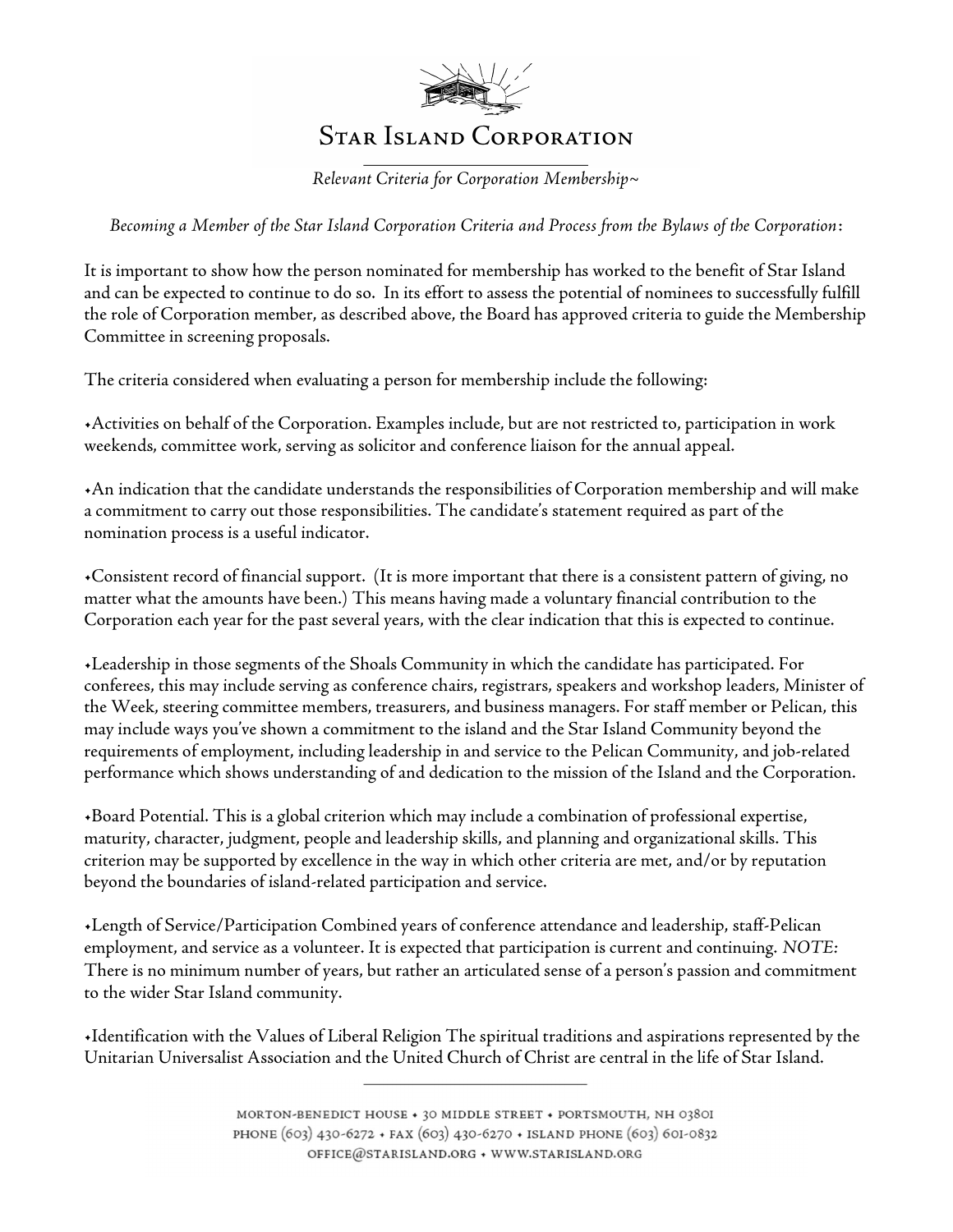

Affiliation with one or the other of these denominations, although not required, is a plus since it honors and implies support for these traditions and aspirations.

The Membership Committee evaluates a candidate's pattern of attributes which emerge when all criteria are evaluated and how these attributes compliment the current needs of the Corporation. We increasingly depend on the volunteer commitment and the financial support of members to collaborate with and augment the work of our dedicated staff and expect that nominees will seriously approach the challenge of engagement and stewardship.

Thank you for helping to build a robust membership for the Star Island Corporation. The sustainability of our beloved island is a community-wide responsibility and one in which members help steer the future course through volunteering, serving, and leading with their time, talents, and treasure.

In the Spirit of Star, Caroline Quijada Chair, SIC Membership Committee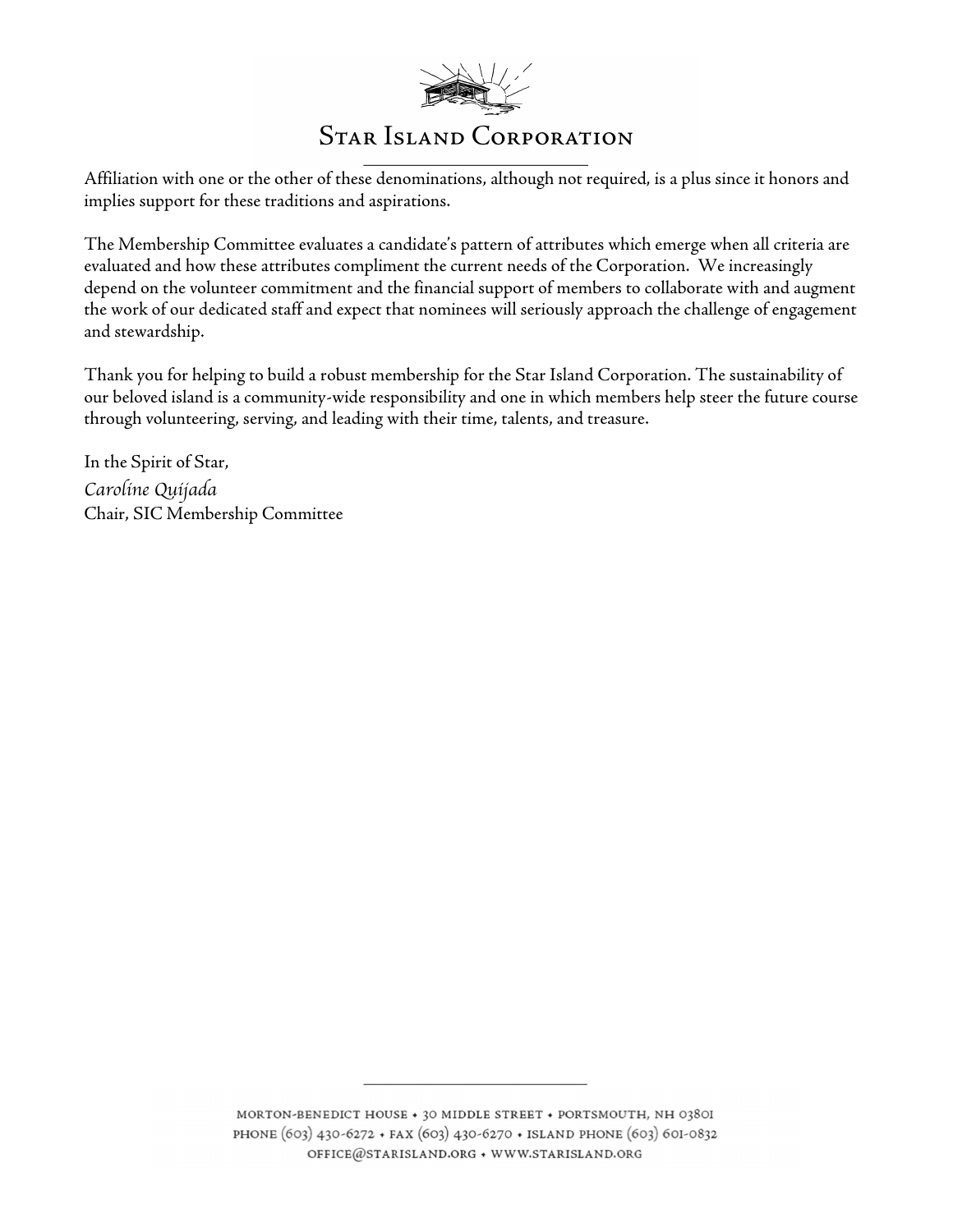

### COVER SHEET

#### PROPOSAL FOR MEMBERSHIP IN THE STAR ISLAND CORPORATION One application per person, please.

| Nominee name:    |  |
|------------------|--|
| Address:         |  |
|                  |  |
| Mailing Address: |  |
|                  |  |
| Mailing Address: |  |
|                  |  |

| <b>Office Use Only</b>                     |       |
|--------------------------------------------|-------|
| Cover sheet received                       | Date: |
| Sponsor form received                      | Date: |
| Recommender form received                  | Date: |
| Nominee Application and Personal Statement | Date: |

MORTON-BENEDICT HOUSE  $\star$  30 MIDDLE STREET  $\star$  PORTSMOUTH, NH 0380I PHONE (603) 430-6272 + FAX (603) 430-6270 + ISLAND PHONE (603) 60I-0832  $\mathtt{OFFICE} @ \mathtt{STARISLAND.ORG}\star$  WWW.STARISLAND.ORG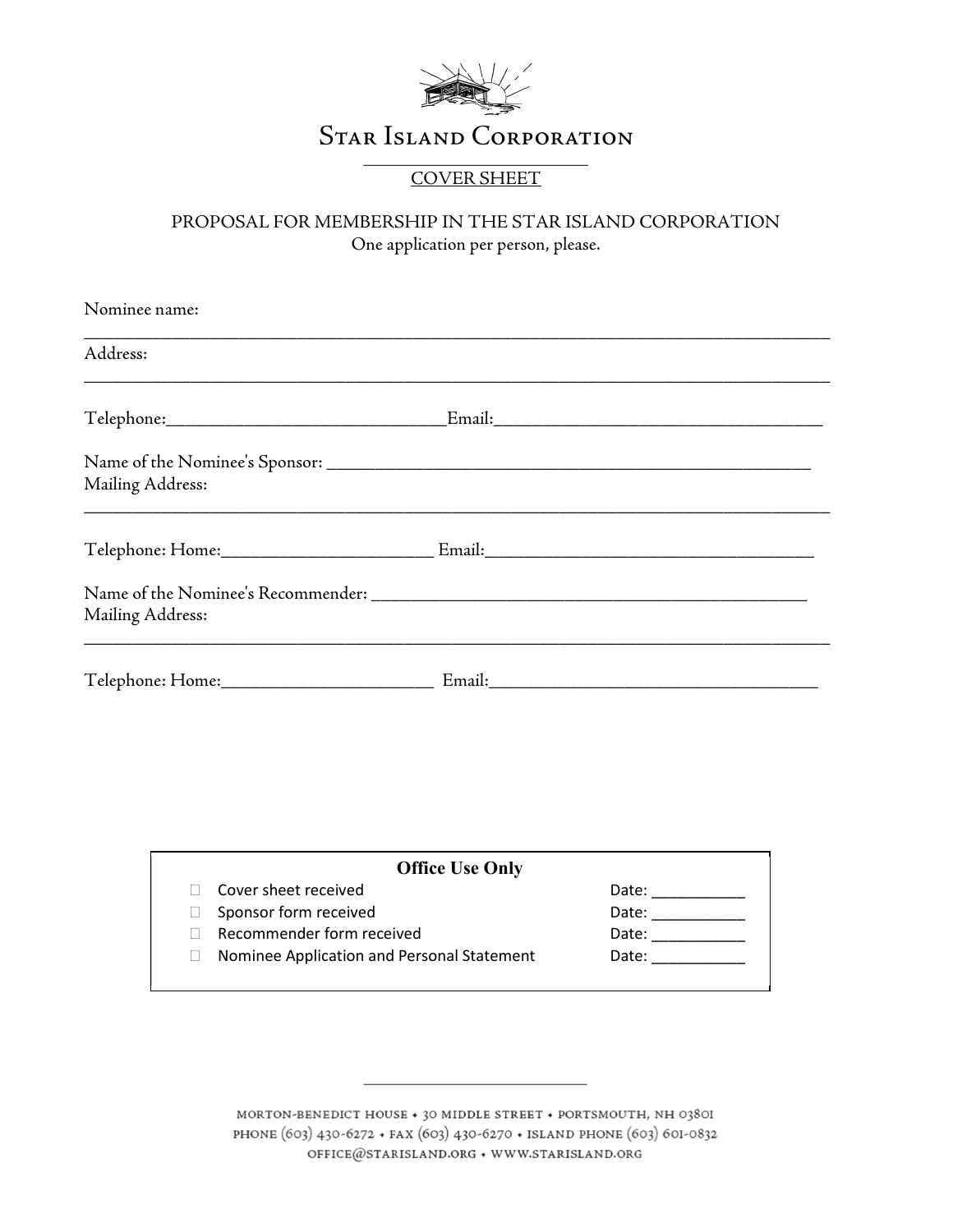

SPONSOR SHEET Please complete one form for each individual applicant.

Nominee's Name: \_\_\_\_\_\_\_\_\_\_\_\_\_\_\_\_\_\_\_\_\_\_\_\_\_\_\_\_\_\_\_\_\_\_\_\_\_\_\_\_\_\_\_\_\_\_\_\_\_\_\_\_\_\_\_\_\_\_\_\_\_ Sponsor's Name, e-mail, and phone number:

The Membership Committee solicits your comments regarding the above-named person, candidate for membership in the Star Island Corporation. Membership in the Star Island Corporation, one of the documents included with this packet, provides a description of the responsibilities of Corporation members, and a list of criteria used by the Committee in screening proposals.

\_\_\_\_\_\_\_\_\_\_\_\_\_\_\_\_\_\_\_\_\_\_\_\_\_\_\_\_\_\_\_\_\_\_\_\_\_\_\_\_\_\_\_\_\_\_\_\_\_\_\_\_\_\_\_\_\_\_\_\_\_\_\_\_\_\_\_\_\_\_\_\_\_\_\_\_\_

The Membership Committee asks your help in two areas.

First, please share with us your detailed observations and comments on the candidate's service to the island and/or service in a leadership role with respect to a conference, Star Island United Church of Christ, Inc., The Isles of Shoals Association Unitarian Universalist, Inc., or the conference center (Pelican, staff or volunteer). Please use the following questions may help guide your feedback.

- $\Box$  What was your role or relationship to the proposed nominee? (i.e., conference chair, supervisor, colleague on a committee, etc.)
- What was the nature of the nominee's contribution or service?
- $\Box$  In your view, what aspects of your relationship with the nominee bear on the criteria for membership in the Corporation?
- $\Box$  What skills, abilities, or gifts does the candidate possess, to which you can speak personally, which would be useful to the Star Island community?

Second, we ask your opinion of the overall strength and quality of the proposed nominee.

- $\Box$  What is it that you think the Membership Committee needs to know about this person? (i.e., strengths, skills, character, judgment, commitment, grasp of what Star Island is all about). Please be specific and feel free to use mainland and on-island examples.
- $\Box$  Do you believe that this candidate is qualified to serve on the Board of Directors?
- $\Box$  Do you have any reservations concerning this candidate? Any comments are wholly confidential and will not be seen by the candidate.

Please make your comments in a letter format on a separate sheet. Sponsor's Signature: \_\_\_\_\_\_\_\_\_\_\_\_\_\_\_\_\_\_\_\_\_\_\_\_\_\_\_\_\_\_\_\_\_\_\_\_\_Date: \_\_\_\_\_\_\_\_\_\_\_\_\_\_\_\_\_\_\_\_\_

Please return this form along with your attached letter in support of the proposed nominee postmarked no later than January 15th to: Membership Committee, Star Island Corporation Morton-Benedict House 30 Middle Street, Portsmouth, NH 03801.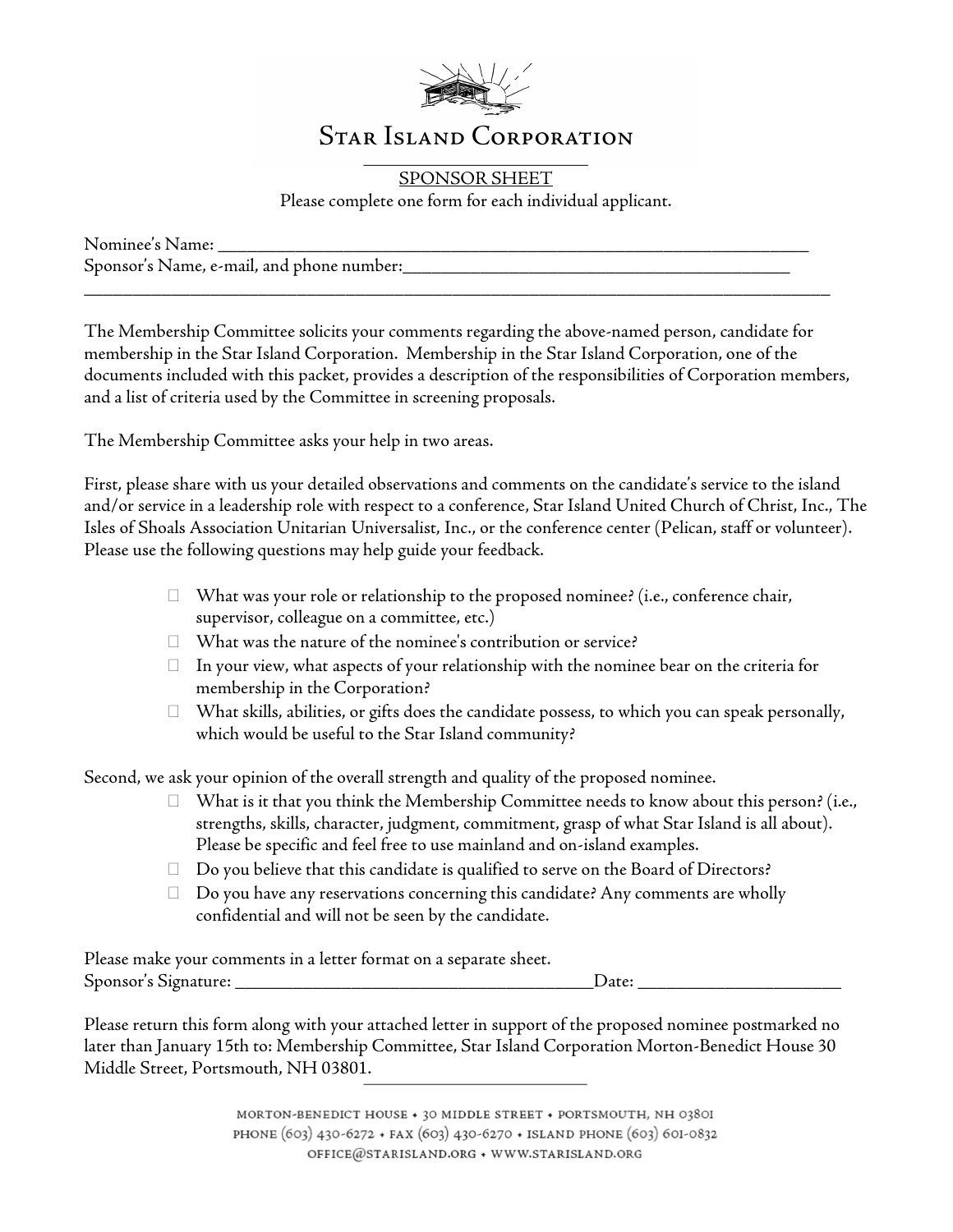

RECOMMENDER SHEET Please complete one form for each individual applicant.

\_\_\_\_\_\_\_\_\_\_\_\_\_\_\_\_\_\_\_\_\_\_\_\_\_\_\_\_\_\_\_\_\_\_\_\_\_\_\_\_\_\_\_\_\_\_\_\_\_\_\_\_\_\_\_\_\_\_\_\_\_\_\_\_\_\_\_\_

Nominee's Name:

Recommender's Name, e-mail, and phone number: \_\_\_\_\_\_\_\_\_\_\_\_\_\_\_\_\_\_\_\_\_\_\_\_\_\_\_\_\_\_\_\_\_\_\_

The Membership Committee solicits your comments regarding the above-named person, candidate for membership in the Star Island Corporation. Membership in the Star Island Corporation, one of the documents included with this packet, provides a description of the responsibilities of Corporation members, and a list of criteria used by the Committee in screening proposals.

\_\_\_\_\_\_\_\_\_\_\_\_\_\_\_\_\_\_\_\_\_\_\_\_\_\_\_\_\_\_\_\_\_\_\_\_\_\_\_\_\_\_\_\_\_\_\_\_\_\_\_\_\_\_\_\_\_\_\_\_\_\_\_\_\_\_\_\_\_\_\_\_\_\_\_\_\_\_\_

The Membership Committee asks your help in two areas.

First, please share with us your detailed observations and comments on the candidate's service to the island and/or service in a leadership role with respect to a conference, Star Island United Church of Christ, Inc., The Isles of Shoals Association Unitarian Universalist, Inc., or the conference center (Pelican, staff or volunteer). Please use the following questions to guide your feedback. (If you know the nominee in a role other than with Star Island, please modify the questions below to reflect that relationship.)

- $\Box$  What was your role or relationship to the proposed nominee? (i.e., conference chair, supervisor, colleague on a committee etc.)
- $\Box$  What was the nature of the nominee's contribution or service?
- $\Box$  In your view, what aspects of your relationship with the nominee bear on the criteria for membership in the Corporation?
- $\Box$  What skills, abilities, or gifts does the candidate possess, of which you can speak to personally, which would be useful to the Star Island community?

Second, we ask your opinion of the overall strength and quality of the proposed nominee.

- $\Box$  What is it that you think the Membership Committee needs to know about this person? (i.e., strengths, skills, character, judgment, commitment, grasp of what Star Island is all about). Please be specific and feel free to use mainland and on-island examples.
- $\Box$  Do you believe that this candidate is qualified to serve on the Board of Directors?
- $\Box$  Do you have any reservations concerning this candidate? Any comments are wholly confidential and will not be seen by the candidate.

Please make your comments in a letter format on a separate sheet. Recommender's Signature: \_\_\_\_\_\_\_\_\_\_\_\_\_\_\_\_\_\_\_\_\_\_\_\_\_\_\_\_\_\_\_\_\_\_\_ Date: \_\_\_\_\_\_\_\_\_\_\_\_\_\_\_\_

Please return this form along with your attached letter in support of the proposed nominee postmarked no later than January 15th to: Membership Committee, Star Island Corporation Morton-Benedict House 30 Middle Street, Portsmouth, NH 03801.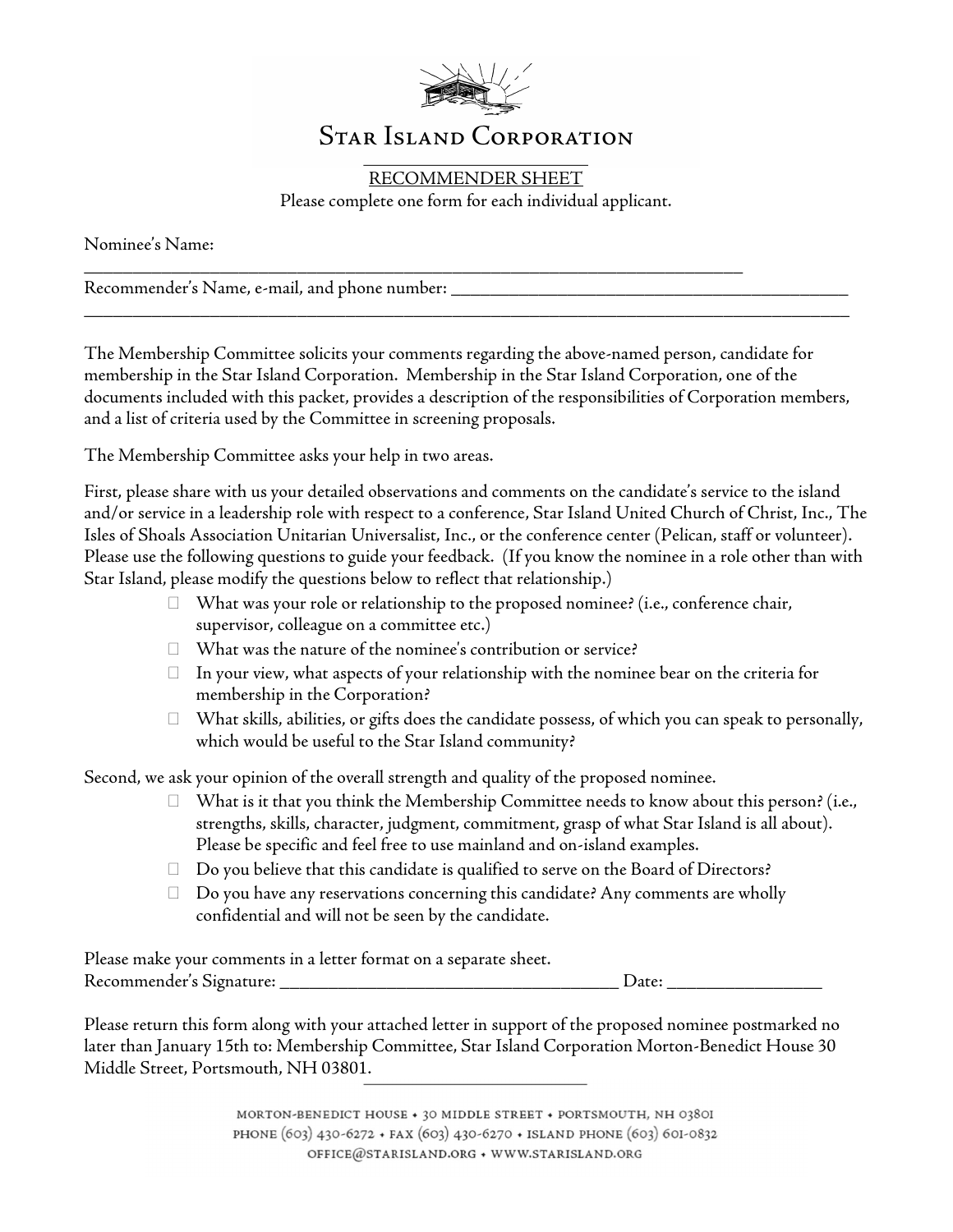

Proposed Nominee Application and Personal Statement

\_\_\_\_\_\_\_\_\_\_\_\_\_\_\_\_\_\_\_\_\_\_\_\_\_\_\_\_\_\_\_\_\_\_\_\_\_\_\_\_\_\_\_\_\_\_\_\_\_\_\_\_\_\_\_\_\_\_\_\_\_\_\_\_\_\_\_\_

\_\_\_\_\_\_\_\_\_\_\_\_\_\_\_\_\_\_\_\_\_\_\_\_\_\_\_\_\_\_\_\_\_\_\_\_\_\_\_\_\_\_\_\_\_\_\_\_\_\_\_\_\_\_\_\_\_\_\_\_\_\_\_\_\_\_\_\_\_\_\_\_\_

\_\_\_\_\_\_\_\_\_\_\_\_\_\_\_\_\_\_\_\_\_\_\_\_\_\_\_\_\_\_\_\_\_\_\_\_\_\_\_\_\_\_\_\_\_\_\_\_\_\_\_\_\_\_\_\_\_\_\_\_\_\_\_\_\_\_\_\_\_\_\_\_\_\_

Proposed nominee:

Occupation/s:

Avocation/s:

Please tell us about your Star Island related activities. Typical examples include: volunteer work on and off the island, work on committees (Conference or Corporation), donations of materials, and outreach to your local congregation or kindred organization, to name a few. Please be specific as possible and list dates as you are able.

Have you had an opportunity to serve in a leadership role? This role may have been as a conferee, conference staff person, or in another related capacity. Please be as specific as possible and list dates as you are able.

Have you been a Pelican or Star Island Corporation employee? Please list the positions you held and in which season as well as any additional leadership roles you took on during your time as a staff person.

We recognize that we all have had different opportunities to directly participate in the life of Star Island. Can you give examples of leadership and service experience which are not specifically related to Star? Examples of these could include: church search committee member, student government involvement, fundraising campaigns, etc. Please be as specific as possible and list dates as you are able.